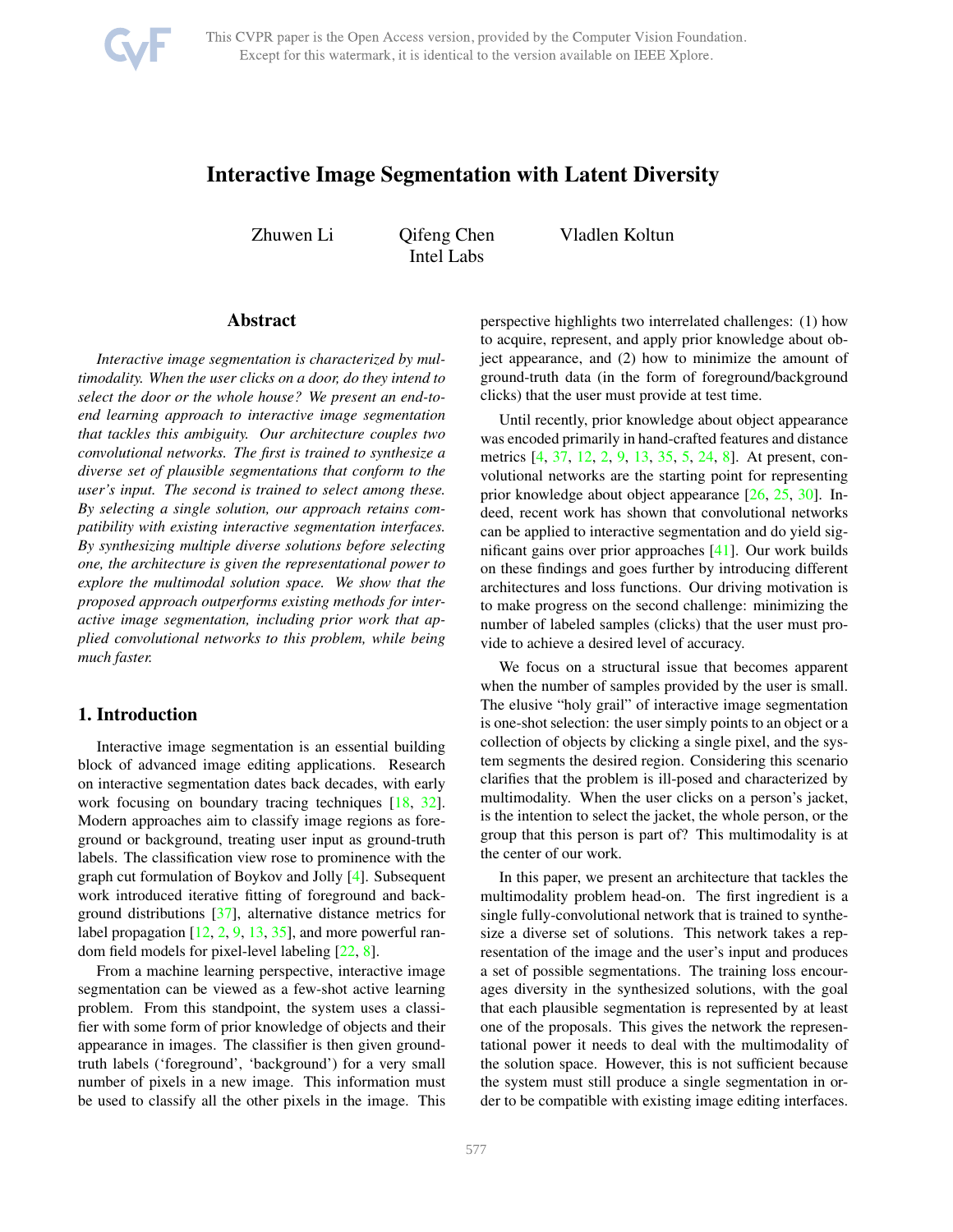<span id="page-1-1"></span>This is addressed by our second ingredient: a network that is trained to select one of the synthesized segmentations. Together, the two networks explore the multimodal solution space and then select the most promising mode. Crucially, at test time this is performed in a single forward pass through the compound architecture. This can be done in a fraction of a second on standard hardware, supporting the use of the presented approach in interactive image editing systems.

Our work builds on a long line of ideas on multiple choice learning and diversity in probabilistic models [\[43,](#page-8-16) [3,](#page-7-1) [14,](#page-8-17) [42,](#page-8-18) [15,](#page-8-19) [10,](#page-8-20) [20,](#page-8-21) [27,](#page-8-22) [21\]](#page-8-23). Most of these formulations were developed in the context of graphical models and are aimed at producing a diverse set of solutions. The recent work of Lee et al. [\[27\]](#page-8-22) applies these ideas to deep networks, but considers an ensemble of networks and modifies the learning algorithm to selectively channel the gradient flow through individual networks in the ensemble. In contrast, our approach trains a single feed-forward stream that generates diverse solutions and then selects among them. Our formulation is agnostic to the learning algorithm and is compatible with modern gradient-based solvers without any modification. Training a single model rather than an ensemble reduces memory and computational requirements at test time, and producing a single solution in the end means that our approach can be used in existing image editing interfaces and is directly comparable to the most relevant prior work.

We evaluate the presented approach on multiple datasets and compare it to many prior methods for interactive image segmentation. The experiments demonstrate that the presented approach outperforms the state of the art in all regimes. Our approach reduces the number of clicks that are required to reach a certain accuracy, and increases the accuracy that is reached in a given number of clicks. The presented approach is also the fastest. In particular, the state-of-the-art approach of Xu et al. [\[41\]](#page-8-15), while based on convolutional networks, also relies heavily on postprocessing using graph cuts. In contrast, our approach does not require postprocessing and amounts to a single forward pass through a compound deep network; as demonstrated by the experiments, this approach is both faster and more accurate. We show that the trained model generalizes across datasets and perform a user study that tests the model's performance in real interactive segmentation tasks.

## 2. Overview

Consider a color image  $X \in \mathbb{R}^{w \times h \times 3}$ . The interactive image segmentation model allows the user to segment the desired region in the image by successively placing positive ('foreground') and negative ('background') clicks. Every time a click is placed, the segmentation is updated. Once the segmentation matches the region intended by the user, the process concludes.

At every step, the system must segment the image given a fixed number of positive and negative clicks:  $\mathcal{S}_p, \mathcal{S}_n \subset \{0,1\}^{w \times h}$ . The output is a mask that assigns a binary label to each pixel. We relax the output representation to be continuous:  $Y \in [0,1]^{w \times h}$ . A hard segmentation is obtained by thresholding each pixel at 1/2.

Our goal is to train a model that will admit the image and the clicks as input and will produce the segmentation as output:  $Y = F(X)$ , where X is the input representation. A key difficulty is that the problem is in general ill-defined and there are often multiple plausible outputs, especially when the cardinality of  $S_p$  and  $S_n$  is small. In particular, this multimodality poses a difficulty for learning the model  $F$ : fitting a function approximator is hard if the underlying mapping is not a function. Incorporating explicit provisions for addressing the multimodal nature of the output can thus increase the accuracy of the model, even if a single segmentation is produced at the end. We therefore introduce additional structure into our model.

First, a network  $f$  synthesizes  $M$  segmentations:  $f(\mathbf{X}) = \mathcal{Y}$ , where  $\mathcal{Y} \in \mathbb{R}^{w \times h \times M}$ . (The effect of the hyperparameter  $M$  on performance will be studied in Sec-tion [5.](#page-4-0)) That is,  $\mathcal Y$  is a collection of segmentation masks. Second, a network  $g$  selects one of the  $M$  solutions synthesized by f. Specifically, q takes a representation of the input and the synthesized segmentation masks, and produces a probability distribution over  $\{1, \ldots, M\}$ . Thus  $g(\mathbf{Z}) \in \mathbb{R}^M$ , where **Z** is the representation provided to g. Then  $F(\mathbf{X}) = f_{\arg \max q(\mathbf{Z})}(\mathbf{X})$ . This is illustrated in Figure [1.](#page-2-0)

This additional structure allows the model to explicitly represent and reason about diverse solutions. A key observation is that this is useful even when a single solution must be produced in the end. If the network can only represent one solution, it will be pulled towards multiple modes during training, with a result that may "split the difference". The intermediate representation  $Y$  allows the network  $f$  to produce multiple clean segmentations. The effect of this intermediate representation is demonstrated in Figures [1](#page-2-0) and [2.](#page-3-0) The "diverse segmentations" shown in Figure [1](#page-2-0) are intermediate solutions generated by the network  $f$  for the representation  $\mathcal{Y}$ ; the network g then selects among these intermediate solutions. Figure  $2$  illustrates the effect of  $f$ and  $Y$  in the setting of one input click: the network  $f$  produces plausible segments for the network  $q$  to select from. The network q must still choose one of the intermediate solutions in  $\mathcal{Y}$ , but these intermediate solutions are higherquality because  $f$  could fully commit to each mode.

#### <span id="page-1-0"></span>3. Segmentation

Input representation. The input to the segmentation network f consists of the image X, clicks  $S_p$  and  $S_n$ , distance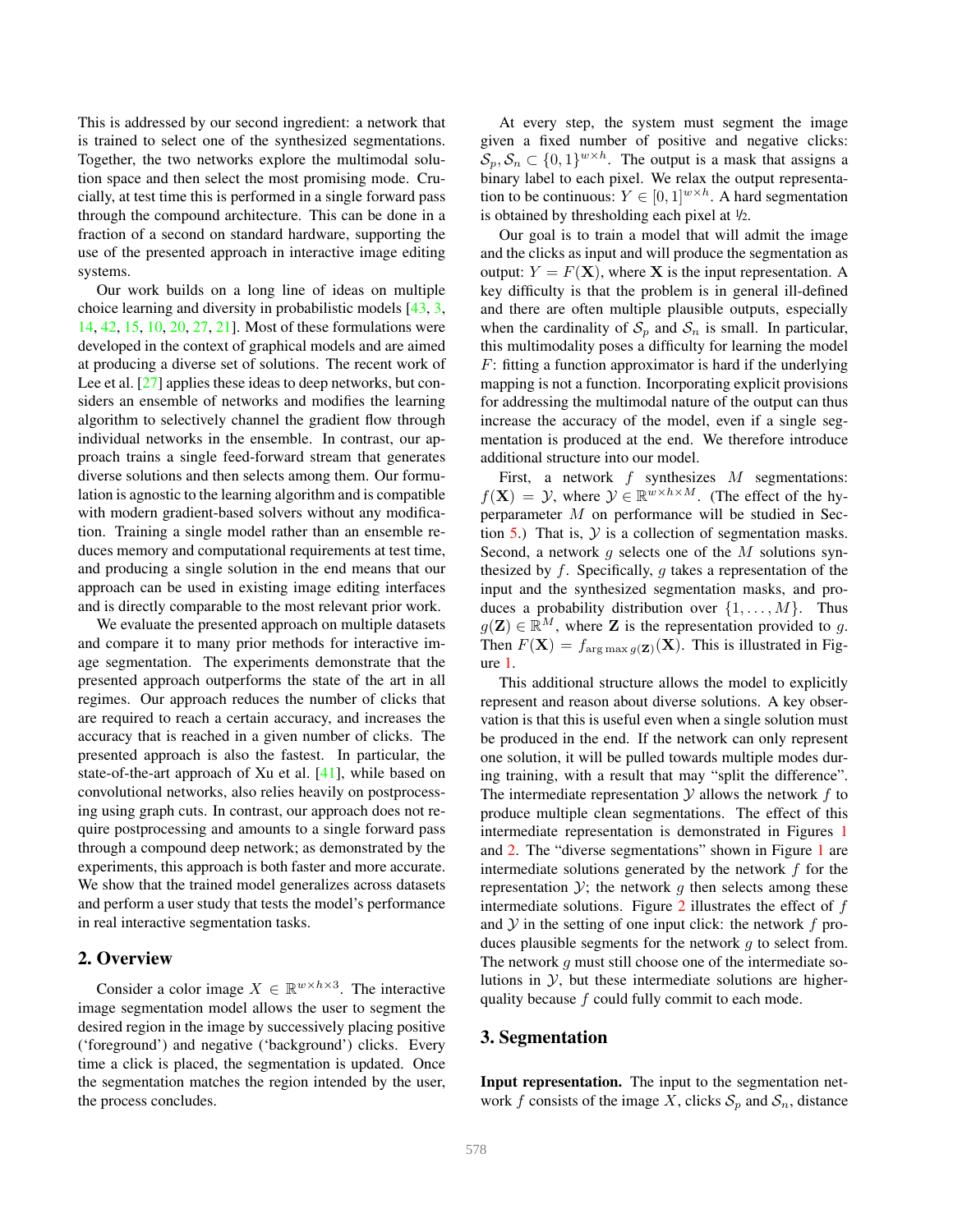<span id="page-2-1"></span>

Figure 1. Overview of the presented approach to interactive image segmentation. The input image and the user's input, represented via distance transforms, are augmented by feature activations from a pretrained visual perception network. This augmented input representation is given to a network that synthesizes diverse segmentations that conform to the user's input. A selection network chooses one of the predicted segmentations as the output.

transforms defined by the clicks, and per-pixel VGG features. Our use of distance transforms follows the work of Xu et al. [\[41\]](#page-8-15). The distance transforms  $\mathcal{T}_p$  and  $\mathcal{T}_n$  are singlechannel intensity maps, defined as follows:

$$
\mathcal{T}_p(\mathbf{p}) = \min_{\mathbf{q} \in \mathcal{S}_p} \|\mathbf{p} - \mathbf{q}\|_2
$$
  

$$
\mathcal{T}_n(\mathbf{p}) = \min_{\mathbf{q} \in \mathcal{S}_n} \|\mathbf{p} - \mathbf{q}\|_2.
$$
 (1)

The distance transforms are truncated at 255 for efficient representation. In addition, we apply a VGG-19 network [\[39\]](#page-8-24) pretrained on the ImageNet dataset [\[38\]](#page-8-25) to the image  $X$  and extract the feature maps from the following layers: 'conv1 2', 'conv2 2', 'conv3 2', 'conv4 2', and 'conv5 2'. The feature maps are bilinearly upsampled to the resolution of  $X$  and are appended to the input tensor. They can be viewed as per-pixel "hypercolumn" features that are used to augment the input at full resolution [\[17\]](#page-8-26). The total number of channels in the input is 1,477.

Network architecture. We now present the architecture of the segmentation network  $f$ . Since the number of channels in the input tensor is very high (1,477), our first step is to reduce the dimensionality of the data. This is accomplished by a learned affine projection to a lower-dimensional feature space. Concretely, the first layer in  $f$  is an affine projection layer  $(1 \times 1$  convolution) that maps the feature column of each pixel to  $\mathbb{R}^{64}$ , yielding 64 feature maps at resolution  $w \times h$ .

We then use a context aggregation network (CAN) [\[44,](#page-8-27) [7\]](#page-8-28). The network operates at full resolution and applies  $3\times3$ convolutions with progressively higher dilation, each followed by a leaky ReLU [\[31\]](#page-8-29). Note that the augmented input representation enables us to use a dedicated dense prediction network that is trained from scratch for the task at hand, without being constrained by an architecture that could have <span id="page-2-0"></span>been pretrained for image classification. The network architecture is summarized in Table [1.](#page-4-1) The output layer has M channels, one for each synthesized segmentation mask. The final nonlinearity is a sigmoid that maps each pixel to the range  $[0, 1]$ . The next section describes the training loss for synthesizing diverse high-quality segmentations, and the network q that selects among them.

# 4. Diversity

Let  $\mathcal{D} = \{(\mathbf{X}_i, Y_i)\}\$  be a training set, where  $\mathbf{X}_i$  is the augmented input representation and  $Y_i$  is the intended segmentation mask for example  $i$ . Given the input representation  $X_i$ , the network f generates M segmentation masks:  $f(\mathbf{X}_i; \boldsymbol{\theta}_f) = \langle f_1(\mathbf{X}_i; \boldsymbol{\theta}_f), \dots, f_M(\mathbf{X}_i; \boldsymbol{\theta}_f) \rangle$ . Here  $\theta_f$  is the network's parameter vector. For training f to generate diverse high-quality segmentations, our starting point is the hindsight loss  $[14, 6]$  $[14, 6]$  $[14, 6]$ :

$$
\sum_{i} \min_{m} \ell(Y_i, f_m(\mathbf{X}_i; \boldsymbol{\theta}_f)),
$$
\n(2)

where  $\ell(A, B)$  is a loss function that measures the distance between the ground-truth segmentation mask  $A \in \{0,1\}^{w \times h}$  and the predicted mask  $B \in [0,1]^{w \times h}$ . There are many possible loss functions for  $\ell$ , including regression (e.g.,  $L_p$ ) and classification (e.g., cross-entropy). We choose instead to use a task loss. Specifically, since segmentation accuracy is commonly evaluated using the Jaccard (IoU) distance, we use a relaxation of this distance [\[40,](#page-8-31) [23,](#page-8-32) [33,](#page-8-33) [1\]](#page-7-2):

$$
\ell(A, B) = 1 - \frac{\sum_{\mathbf{p}} \min(A(\mathbf{p}), B(\mathbf{p}))}{\sum_{\mathbf{p}} \max(A(\mathbf{p}), B(\mathbf{p}))},
$$
(3)

where  $A(\mathbf{p})$  and  $B(\mathbf{p})$  are the values of the respective masks at pixel p. In addition, the input clicks are used as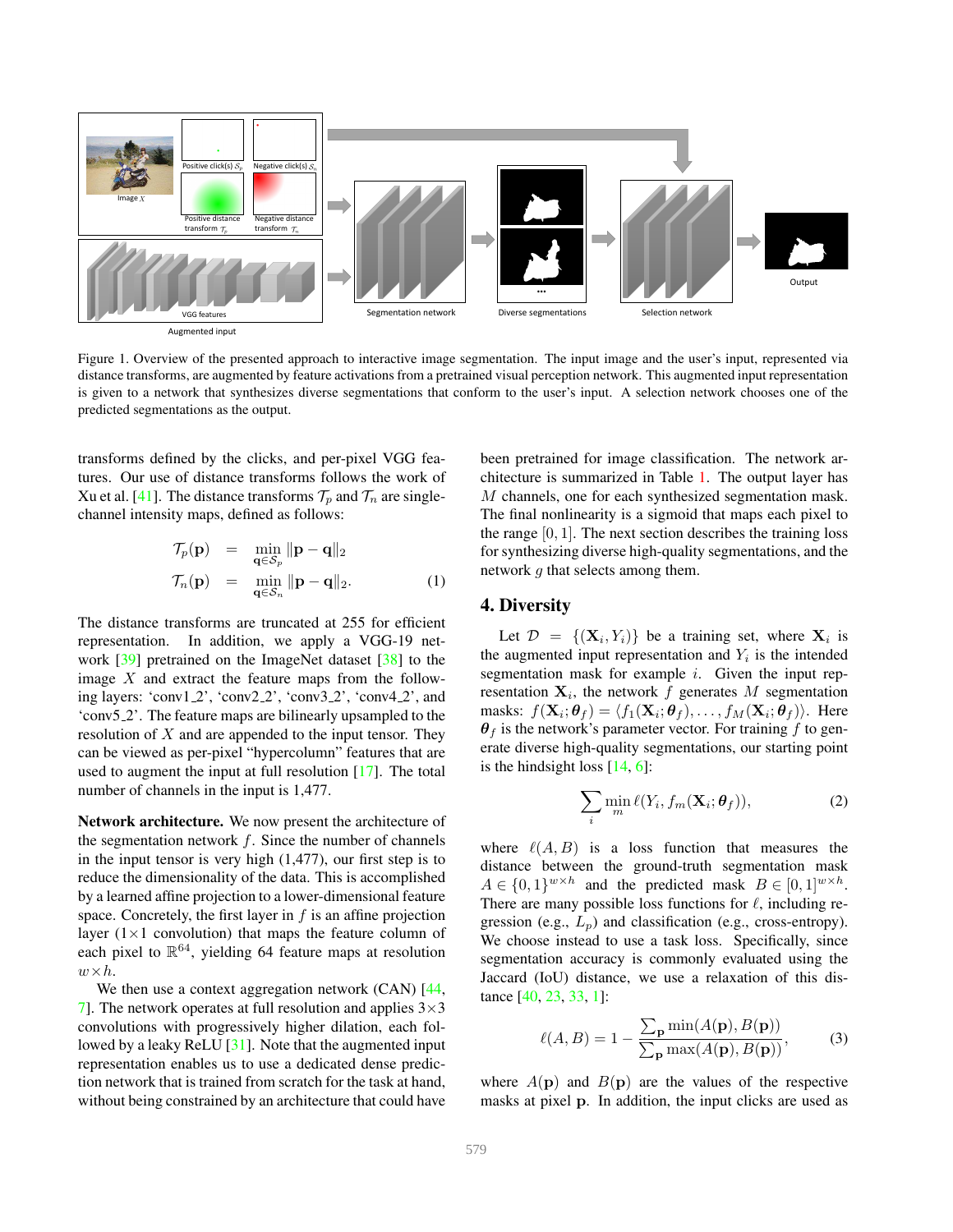<span id="page-3-4"></span>

Figure 2. Illustration of diversity given one positive input click. (a) shows the input image with a positive click (green). (b) and (c) show two of the intermediate segmentations in  $Y$ . (d) shows the segmentation that would have been produced by the same network  $f$  without diversity  $(M = 1)$ .

soft constraints:

<span id="page-3-2"></span>
$$
\ell_c(\mathcal{S}_p, \mathcal{S}_n, B) = \|\mathcal{S}_p \odot (\mathcal{S}_p - B)\|_1
$$
  
+ 
$$
\|\mathcal{S}_n \odot (\mathcal{S}_n - (1 - B))\|_1, \quad (4)
$$

where ⊙ denotes the Hadamard elementwise product. Combining the two losses, we define

<span id="page-3-1"></span>
$$
\mathcal{L}_f(\boldsymbol{\theta}_f) = \sum_i \min_m \{ \ell(Y_i, f_m(\mathbf{X}_i; \boldsymbol{\theta}_f)) + \ell_c(\mathcal{S}_p^i, \mathcal{S}_n^i, f_m(\mathbf{X}_i; \boldsymbol{\theta}_f)) \}.
$$
\n(5)

The loss  $\mathcal{L}_f$  allows the different output channels to specialize and assume responsibility for different modes in the solution space. The remaining problem is to select one of them.

**Selection network.** The selection network  $g$  takes as input the image X, the clicks  $S_p$  and  $S_n$ , the distance transforms  $\mathcal{T}_p$  and  $\mathcal{T}_n$ , and the output tensor of the segmentation network,  $f(\mathbf{X}_i; \theta_f)$ . (At training time, we randomly shuffle the M masks in  $f(\mathbf{X}_i; \theta_f)$  before they are handed to g, so that the network is forced to analyze the content.) The goal is to select one of the  $M$  segmentation masks for presentation to the user. To this end, the selection network is trained with the cross-entropy loss:

$$
\mathcal{L}_g(\boldsymbol{\theta}_g) = \sum_i \left( -g_{\phi_i}(\mathbf{Z}_i; \boldsymbol{\theta}_g) + \log \sum_{m=1}^M \exp \left( g_m(\mathbf{Z}_i; \boldsymbol{\theta}_g) \right) \right), \tag{6}
$$

where  $\mathbf{Z}_i$  is the input to the selection network,  $\phi_i$  is the index of the mask that minimizes the Jaccard distance to  $Y_i$ , and  $\theta_g$  are the parameters.

<span id="page-3-0"></span>Since  $q$  is essentially a classification network, we could use an image classification structure [\[39\]](#page-8-24). This did not yield good results in our experiments. After testing different architectures we discovered, surprisingly, that a dense prediction structure followed by average pooling performs much better. Specifically, for  $g$  we use a similar full-resolution structure to  $f$ , as summarized in Table [1.](#page-4-1) The differences are that layer 1 (dimensionality reduction) is not needed and the output is not a  $w \times h \times M$  tensor but an M-vector. This vector is produced by adding a global average pooling layer that pools over each full-resolution  $w \times h$  activation map in the final tensor. Remarkably, this full-resolution prediction followed by global average pooling  $[28, 46, 45]$  $[28, 46, 45]$  $[28, 46, 45]$  $[28, 46, 45]$  $[28, 46, 45]$  significantly outperforms the baselines in our experiments.

Ranked diversity loss. We have also experimented with a simple alternative approach that allows selecting a single solution without using a selection network. This approach will serve as one of the baselines in our experiments. For this simple approach, we add a term to the loss  $\mathcal{L}_f$  that imposes an ordering on the synthesized solutions and encourages the network  $f$  itself to rank them. Specifically, we modify the loss function [\(5\)](#page-3-1) as follows:

<span id="page-3-3"></span>
$$
\mathcal{L}_{f}^{\text{RDL}}(\theta_{f}) = \sum_{i} \min_{m} \{ \ell(Y_{i}, f_{m}(\mathbf{X}_{i}; \theta_{f})) + \ell_{c}(\mathcal{S}_{p}^{i}, \mathcal{S}_{n}^{i}, f_{m}(\mathbf{X}_{i}; \theta_{f})) \} + \sum_{i} \sum_{m=1}^{M} \lambda_{m} \ell(Y_{i}, f_{m}(\mathbf{X}_{i}; \theta_{f})), \quad (7)
$$

where  $\{\lambda_m\}$  is a decreasing sequence, such as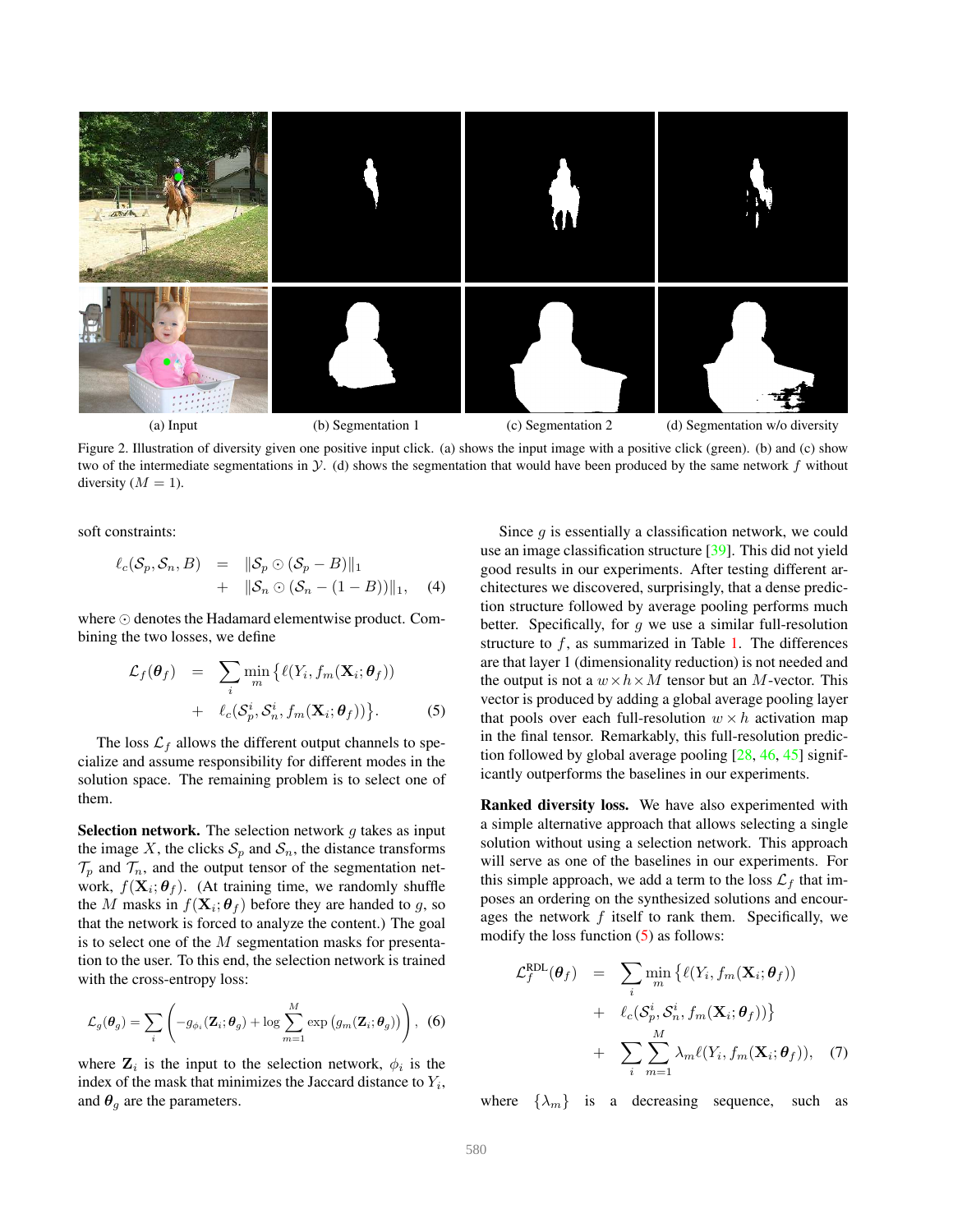<span id="page-4-2"></span>

| Layer           |    |    | $\overline{3}$ | 4                                           | 5          | 6          |                                                                                                                                        |            |            |                                   |            |
|-----------------|----|----|----------------|---------------------------------------------|------------|------------|----------------------------------------------------------------------------------------------------------------------------------------|------------|------------|-----------------------------------|------------|
| Convolution     |    |    |                | $1\times1$ $3\times3$ $3\times3$ $3\times3$ | $3\times3$ | $3\times3$ | $3\times3$                                                                                                                             | $3\times3$ | $3\times3$ | $3\times3$                        | $1\times1$ |
| Dilation        |    |    |                | 4                                           | 8          | 16         | 32                                                                                                                                     | 64         | 128        |                                   |            |
| Receptive field |    |    |                |                                             |            |            | $1 \times 1$ $3 \times 3$ $7 \times 7$ $15 \times 15$ $31 \times 31$ $63 \times 63$ $127 \times 127$ $255 \times 255$ $511 \times 511$ |            |            | $513 \times 513$ $513 \times 513$ |            |
| Width           | 64 | 64 | 64             | 64                                          | 64         | 64         | 64                                                                                                                                     | 64         | 64         | 64                                | M          |

Table 1. The architecture of the segmentation network  $f$ .

 $\lambda_m = 10^{-2} \cdot 2^{M-m}.$ The additional term breaks the symmetry between the solutions and imposes an ordering on them.

# <span id="page-4-0"></span>5. Evaluation

### 5.1. Experimental setup

Datasets. For training, we use the Semantic Boundaries Dataset (SBD) [\[16\]](#page-8-37). This dataset provides high-quality boundaries and is not restricted to a particular domain. SBD uses images from the Pascal VOC challenge [\[11\]](#page-8-38), but provides many more object masks; it is essentially an augmented version of Pascal VOC with the same images but more comprehensive annotations. Specifically, SBD provides binary object segmentation masks for all the objects in the training and validation sets of the Pascal VOC 2011 challenge. The dataset includes 8,498 training images and 2,820 test images. We use the training set for training, and test on the test set.

To evaluate cross-dataset generalization, we also evaluate the trained model on a number of other datasets:

- GrabCut [\[37\]](#page-8-3). This dataset contains 49 images and corresponding segmentation masks that delineate a salient foreground object.
- DAVIS [\[34\]](#page-8-39). This dataset was created to evaluate video segmentation algorithms, but individual frames from the video sequences can also be used to evaluate image segmentation. We chose this dataset due to its diversity and the high quality of the ground-truth segmentation masks. The dataset contains 50 HD video sequences with pixel-accurate segmentation masks. We sample 10% of the annotated frames at random, yielding 345 images that are used in the evaluation.
- Microsoft COCO [\[29\]](#page-8-40). We sample 800 object instances from the validation set. Specifically, we sample 10 images from each of the 80 categories, and choose a ground-truth object instance at random for each sampled image.

Note that we do not train on GrabCut, DAVIS, or COCO. Our model is trained only once, on the SBD training set. Testing this model on GrabCut, DAVIS, and COCO verifies that the model generalizes across datasets.

<span id="page-4-1"></span>Baselines. We compare the presented approach to a number of well-known interactive image segmentation models: graph cuts [\[4\]](#page-8-2), random walks [\[12\]](#page-8-4), geodesic matting [\[2\]](#page-7-0), Euclidean star convexity [\[13\]](#page-8-6), and geodesic star convexity [\[13\]](#page-8-6). We also compare to the deep object section (DOS) approach [\[41\]](#page-8-15), which is our main baseline. The complete DOS system uses graph cuts to refine the mask produced by a convolutional network. We therefore also evaluate the performance of the DOS network itself, without the graph cut post-processing. The DOS network is trained on the same data as our segmentation network, using the same training procedure.

Training. To generate the positive and negative clicks for training, we follow the simulation protocol of Xu et al. [\[41\]](#page-8-15). This generates a set of simulated clicks for each instance in the SBD training set. The network  $f$  is trained using Adam [\[19\]](#page-8-41), with single-image minibatches and learning rate 10<sup>−</sup><sup>4</sup> . Training proceeds for 100 epochs. The network g is then trained using the same procedure.

Testing. At test time, clicks are generated on the fly during the evaluation, to simulate user interaction. Let  $\mathcal O$  be the ground-truth object mask. The first click is positive and is sampled from the following probability distribution over  $\mathcal{O}$ :

$$
P(\mathbf{p}; \mathcal{O}) = \frac{d(\mathbf{p}, \partial \mathcal{O})}{\sum_{\mathbf{q} \in \mathcal{O}} d(\mathbf{q}, \partial \mathcal{O})},
$$
(8)

where  $d(\mathbf{p}, \partial \mathcal{O})$  is the geodesic distance of the pixel p to the boundary  $\partial O$  of the ground-truth mask. Each subsequent click is placed on a pixel that is still misclassified. (Recall that the predicted segmentation is updated after each click.) Let  $\mathcal{O}'$  be the set of misclassified pixels. The next click is sampled from the distribution  $P(\cdot; \mathcal{O}')$  over  $\mathcal{O}'$ . This process continues until the number of clicks reaches 20.

#### 5.2. Results

Table [2](#page-5-0) reports the average number of clicks required to reach 85% and 90% IoU on each dataset. Our approach outperforms all the baselines on all datasets, including the three datasets on which it was not trained (GrabCut, DAVIS, and COCO). For example, the number of clicks to reach 85% IoU required by DOS (with post-processing) is higher than the number of clicks required by our approach by 59% on the standard GrabCut dataset. Note that the performance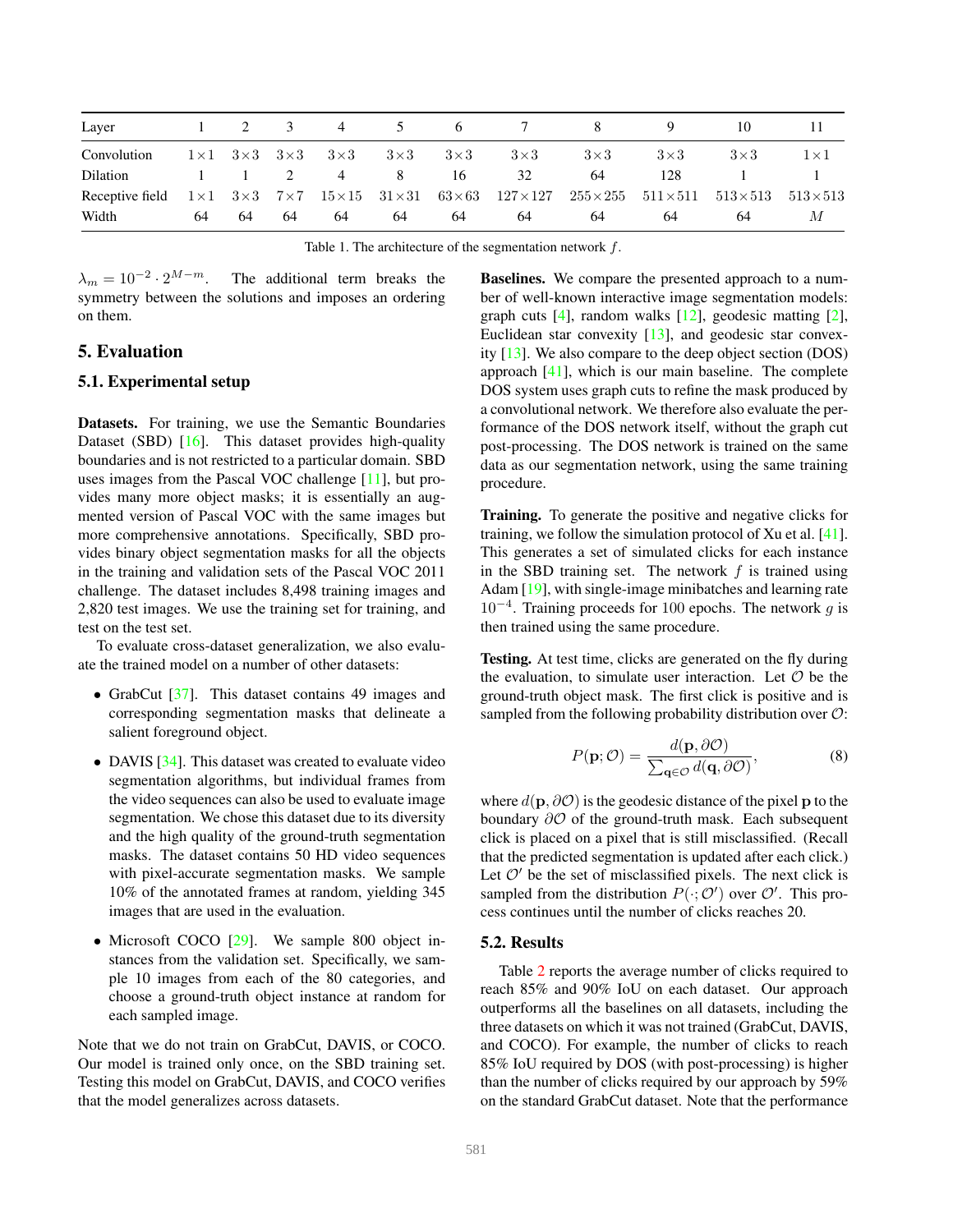|                          | <b>DAVIS</b> |       | GrabCut |       | <b>SBD</b> |       | COCO  |       | mean  |        | time (ms) |
|--------------------------|--------------|-------|---------|-------|------------|-------|-------|-------|-------|--------|-----------|
| Method                   | 85%          | 90%   | 85%     | 90%   | 85%        | 90%   | 85%   | 90%   | 85%   | $90\%$ |           |
| Random walk              | 16.71        | 18.31 | 11.36   | 13.77 | 12.22      | 15.04 | 13.62 | 16.74 | 13.48 | 15.96  | 437       |
| Geodesic matting         | 18.59        | 19.50 | 13.32   | 14.57 | 15.36      | 17.60 | 16.91 | 18.63 | 16.04 | 17.57  | 919       |
| Graph cut                | 15.13        | 17.41 | 7.98    | 10.00 | 13.60      | 15.96 | 15.23 | 17.61 | 12.98 | 15.24  | 1348      |
| Euclidean star convexity | 15.41        | 17.70 | 7.24    | 9.20  | 12.21      | 14.86 | 14.04 | 16.98 | 12.25 | 14.68  | 1314      |
| Geodesic star convexity  | 15.35        | 17.52 | 7.10    | 9.12  | 12.69      | 15.31 | 14.39 | 16.89 | 12.38 | 14.63  | 1249      |
| $DOS$ w/o GC             | 12.52        | 17.11 | 8.02    | 12.59 | 14.30      | 16.79 | 13.99 | 16.88 | 12.21 | 15.84  | 112       |
| DOS with GC              | 9.03         | 12.58 | 5.08    | 6.08  | 9.22       | 12.80 | 9.07  | 13.55 | 8.10  | 11.25  | 549       |
| Our approach             | 5.95         | 9.57  | 3.20    | 4.79  | 7.41       | 10.78 | 7.86  | 12.45 | 6.11  | 9.39   | 236       |

Table 2. Average number of clicks required to reach a certain IoU on each of the four datasets. Lower is better. Our approach outperforms all prior methods. The last column shows the running time of different methods on VGA-resolution images.



Figure 3. Jaccard error versus the number of clicks on the DAVIS, GrabCut, SBD, and COCO datasets.

of the DOS network without post-processing is much worse, requiring 151% more clicks on GrabCut and 100% more clicks across the four datasets to reach 85% IoU.

Table [2](#page-5-0) also reports the running time of different methods. Running time was measured on a workstation with an i7-5960X 3.0GHz CPU and a Titan X GPU. Our approach is 2.3 times faster than DOS, primarily due to the time-consuming postprocessing employed in that pipeline.

Figure [3](#page-5-1) plots the Jaccard error versus the number of clicks on each dataset. Our approach again outperforms all the baselines. For example, after a single click on the DAVIS dataset, the Jaccard error of the segmentation pro<span id="page-5-1"></span><span id="page-5-0"></span>duced by DOS is higher than the error of our segmentation by 87%. (Note that older approaches require at least two clicks – one positive and one negative – to produce a result.) The error of the DOS segmentation after two clicks is higher than our error by 81%.

Qualitative results are provided in Figure [4.](#page-6-0)

Controlled experiments. Table [3](#page-6-1) reports the results of a controlled analysis of each component in the presented approach. For each condition in this experiment, we take our full model and remove or replace a single idea to evaluate its contribution to the total performance. First, we disable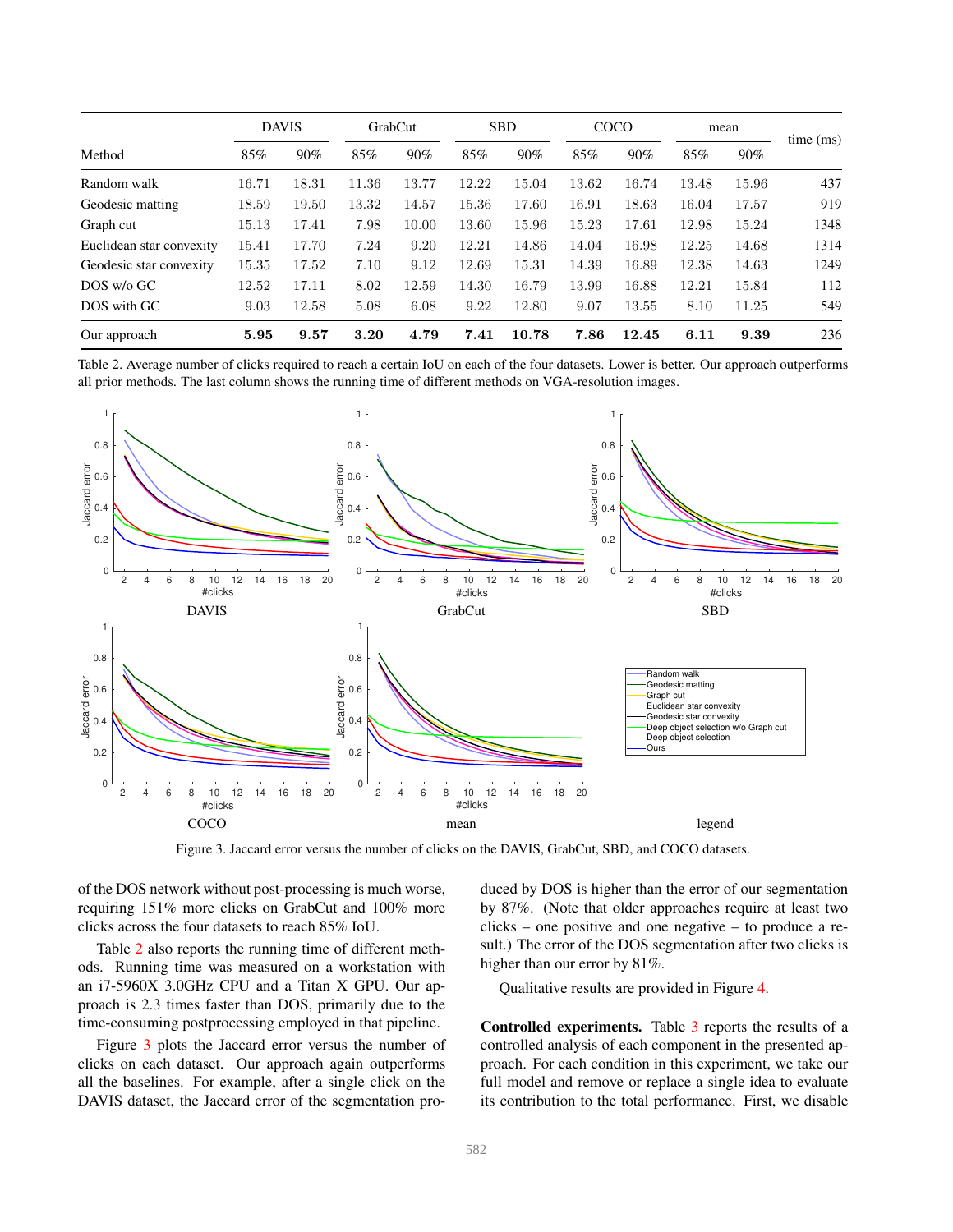<span id="page-6-2"></span>

Figure 4. (a) One image from each dataset, with one positive and one negative click. (b) Ground-truth segmentation mask. (c-e) Segmentation results generated for this input by graph cuts [\[4\]](#page-8-2), deep object selection [\[41\]](#page-8-15), and our approach.

the augmented input representation (VGG feature maps as input) described in Section [3](#page-1-0) ("Without augmented input" condition). Next, we replace the task loss (IoU) by two alternative losses (cross-entropy or  $L_1$ ). Next, we remove network  $g$ , reduce the number of output channels in  $f$  to 1, and train  $f$  with the task loss to produce a single segmentation mask that is used as the model's output ("Without diversity" condition). Next, we evaluate the performance of the pipeline without the distance transforms  $\mathcal{T}_n$  and  $\mathcal{T}_n$ in the input representations ("Without distance transforms" condition), without the clicks  $S_p$  and  $S_n$  in the input representation ("Without click input" condition), and without the soft constraints [\(4\)](#page-3-2) in the loss ("Without soft constraints" condition). Finally, we replace the network  $g$  by the ranked diversity loss (RDL, [\(7\)](#page-3-3)). The results demonstrate that all the ideas presented in the paper contribute to the model's performance.

We now analyze the effect of the number  $M$  of intermediate solutions. Figure [5](#page-7-3) plots the average number of

<span id="page-6-1"></span><span id="page-6-0"></span>

| Model                                        | #clicks |
|----------------------------------------------|---------|
| Without augmented input                      | 9.41    |
| Without IoU loss (replaced by cross-entropy) | 7.18    |
| Without IoU loss (replaced by $L_1$ )        | 6.93    |
| Without diversity                            | 7.26    |
| Without distance transforms                  | 9.11    |
| Without click input                          | 9.67    |
| Without soft constraints                     | 6.32    |
| Selection network $q$ replaced by RDL        | 6.13    |
| Full model                                   | 5.95    |

Table 3. Ablation study that evaluates the contribution of different ideas to the performance of the presented model. The table reports the average number of clicks required to achieve 85% IoU on the DAVIS dataset.

clicks required to achieve 85% or 90% IoU on the DAVIS and GrabCut datasets for different settings of M between 1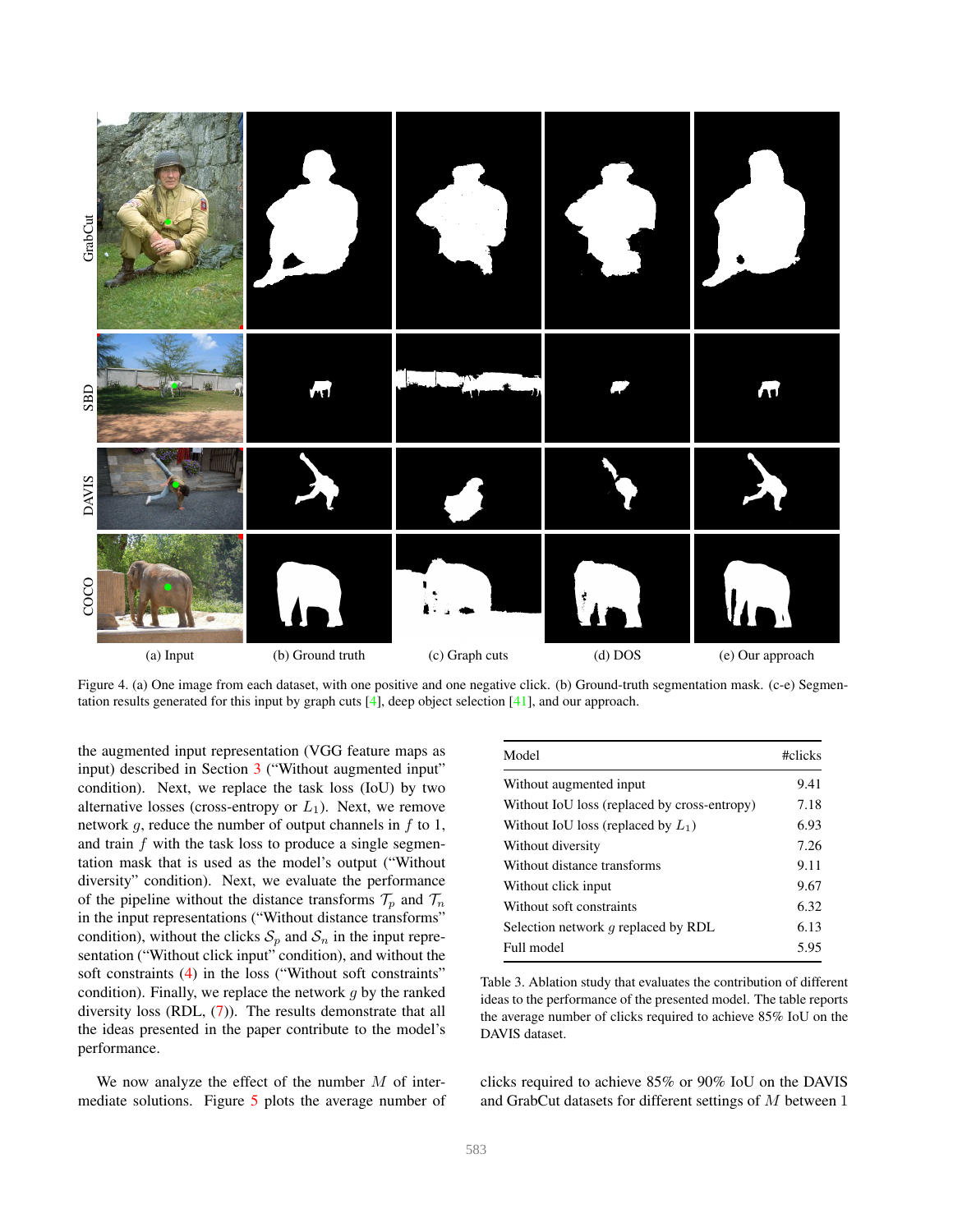<span id="page-7-6"></span>

Figure 5. Effect of the hyperparameter  $M$ . Each curve shows the average number of clicks (vertical axis) required to achieve 85% or 90% IoU on the DAVIS and GrabCut datasets for different settings of M (horizontal axis).

and 8. The results indicate that increasing the number of intermediate solutions helps up to  $M = 6$ , at which point the performance plateaus. We therefore use  $M = 6$  in all other experiments.

Next, we perform a controlled experiment that studies the effect of the specific ConvNet architecture we used. As described in Section [3,](#page-1-0) we used the context aggregation network (CAN) for dense prediction [\[44,](#page-8-27) [7\]](#page-8-28). We can use a different architecture for this purpose, such as the U-net [\[36\]](#page-8-42). Table [4](#page-7-4) reports the performance of the presented approach when the segmentation network  $f$  uses the U-net architecture rather than the CAN. The results indicate that the CAN is somewhat more effective, but the difference is mild and the presented approach would outperform all baselines with the U-net as well.

|            |      | <b>DAVIS</b> | GrabCut |      |  |  |
|------------|------|--------------|---------|------|--|--|
| Model      | 85%  | 90%          | 85%     | 90%  |  |  |
| U-net      | 6.25 | 9.96         | 3.22    | 4.81 |  |  |
| <b>CAN</b> | 5.95 | 9.57         | 3.20    | 4.79 |  |  |

Table 4. The effect of specific architecture of the segmentation subnetwork f. Average number of clicks required to reach 85% and 90% IoU on the DAVIS and GrabCut datasets.

User study. We conducted a user study to evaluate the performance of the presented approach with real human input. Five paid participants were given a tutorial on the interface and then performed 30 interactive segmentation tasks each. In a single task, the participant is given an image and the desired segmentation mask, and is asked to obtain the desired mask by placing positive and negative clicks. The task continues until 20 clicks are placed or 85% IoU is reached. Each image/mask pair is given three times, with a differ-



<span id="page-7-5"></span><span id="page-7-3"></span>Figure 6. User study. Participants performed interactive segmentation tasks until 20 clicks or 85% IoU were reached. This figure shows the average numbers of clicks (horizontal) required to reach a certain Jaccard error (vertical). Left is better.

ent model driving the segmentation interface in each trial: graph cuts, DOS (with post-processing), and our approach. The order of the conditions is randomized every time. The participants were not told what the conditions are, merely that there are different models driving the interface. The image/mask pairs are randomly sampled from the DAVIS dataset. In total, 50 segmentation tasks were performed with each model, across participants and across randomized trials. The results are shown in Figure [6.](#page-7-5) The desired segmentation was obtained with the smallest number of clicks when the interface was driven by the presented model. The average number of clicks to reach 85% IoU was 4.36 with the presented approach versus 7.14 with DOS and 12.90 with graph cuts.

# 6. Conclusion

<span id="page-7-4"></span>We have presented a new approach to interactive image segmentation. Our approach reduces user-guided segmentation to a forward pass in a convolutional network. The network is structured so as to represent multiple segmentations before selecting one for display. We have shown that the presented model outperforms all prior approaches to interactive segmentation, while being the fastest.

# References

- <span id="page-7-2"></span>[1] F. Ahmed, D. Tarlow, and D. Batra. Optimizing expected intersection-over-union with candidate-constrained CRFs. In *ICCV*, 2015. [3](#page-2-1)
- <span id="page-7-0"></span>[2] X. Bai and G. Sapiro. Geodesic matting: A framework for fast interactive image and video segmentation and matting. *IJCV*, 82(2), 2009. [1,](#page-0-0) [5](#page-4-2)
- <span id="page-7-1"></span>[3] D. Batra, P. Yadollahpour, A. Guzmán-Rivera, and G. Shakhnarovich. Diverse M-best solutions in Markov random fields. In *ECCV*, 2012. [2](#page-1-1)